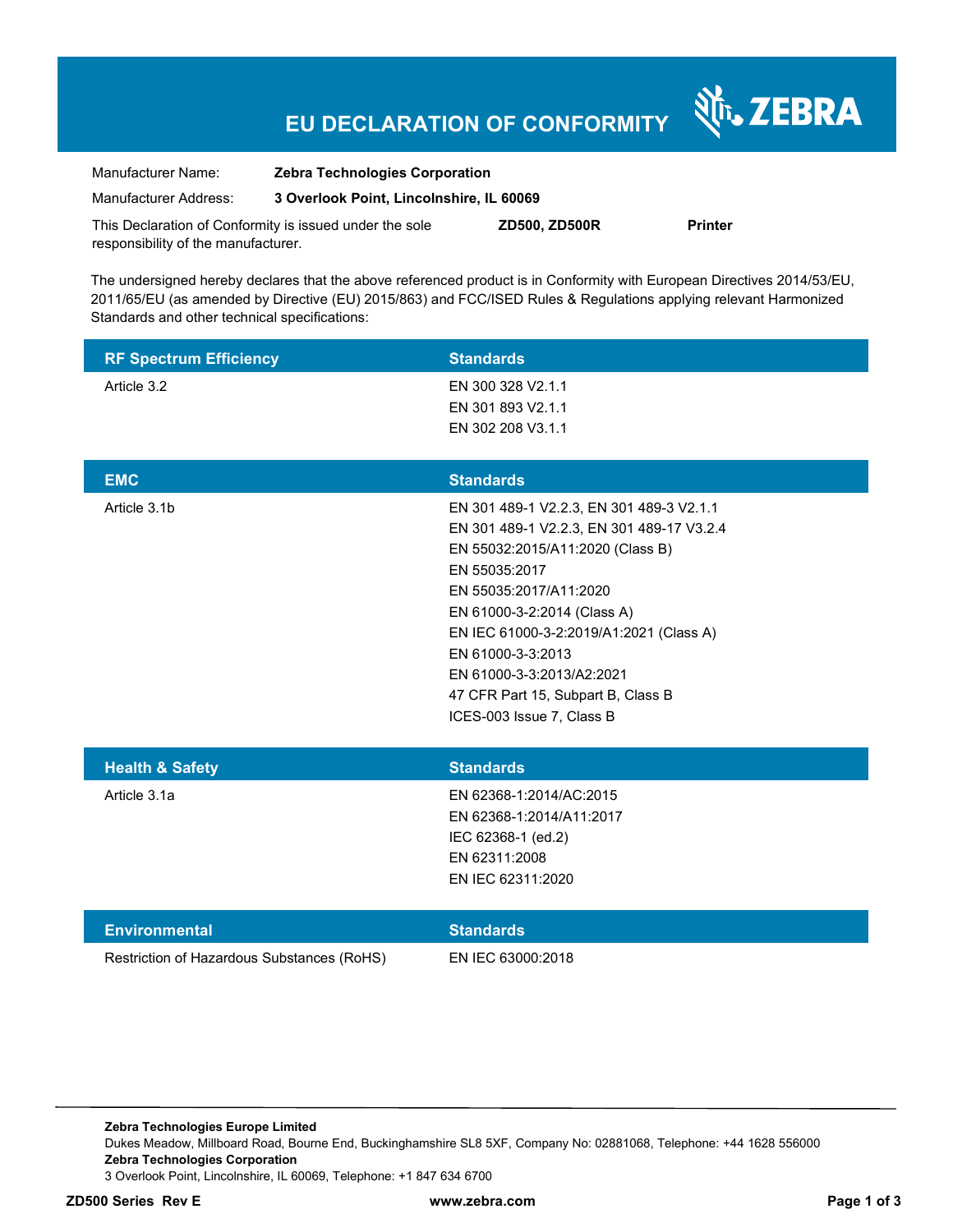## **EU DECLARATION OF CONFORMITY**

With regard to Directive 2014/53/EU, the conformity assessment procedure referred to in Article 17.2(a) and detailed in Annex II has been followed.

US company representative for FCC Supplier's Declaration of Conformity (47 CFR Part 2.1071 to 2.1077) is Jay Cadiz and can be reached at jcadiz@zebra.com.

### **Signed on behalf of Zebra Technologies Corporation**

*\_\_\_\_\_\_\_\_\_\_\_\_\_\_\_\_\_\_\_\_\_\_\_\_\_\_\_\_\_\_\_\_\_\_\_\_\_\_\_\_\_\_*

y Cachi

Jay Cadiz Manager, Compliance Engineering Place: Lincolnshire

*(Authorized Corporate Signature)* Date of Affixing the CE Mark: 1 January 2018 Date: 10 March 2022

र्शे<sub>ं</sub> ZEBRA